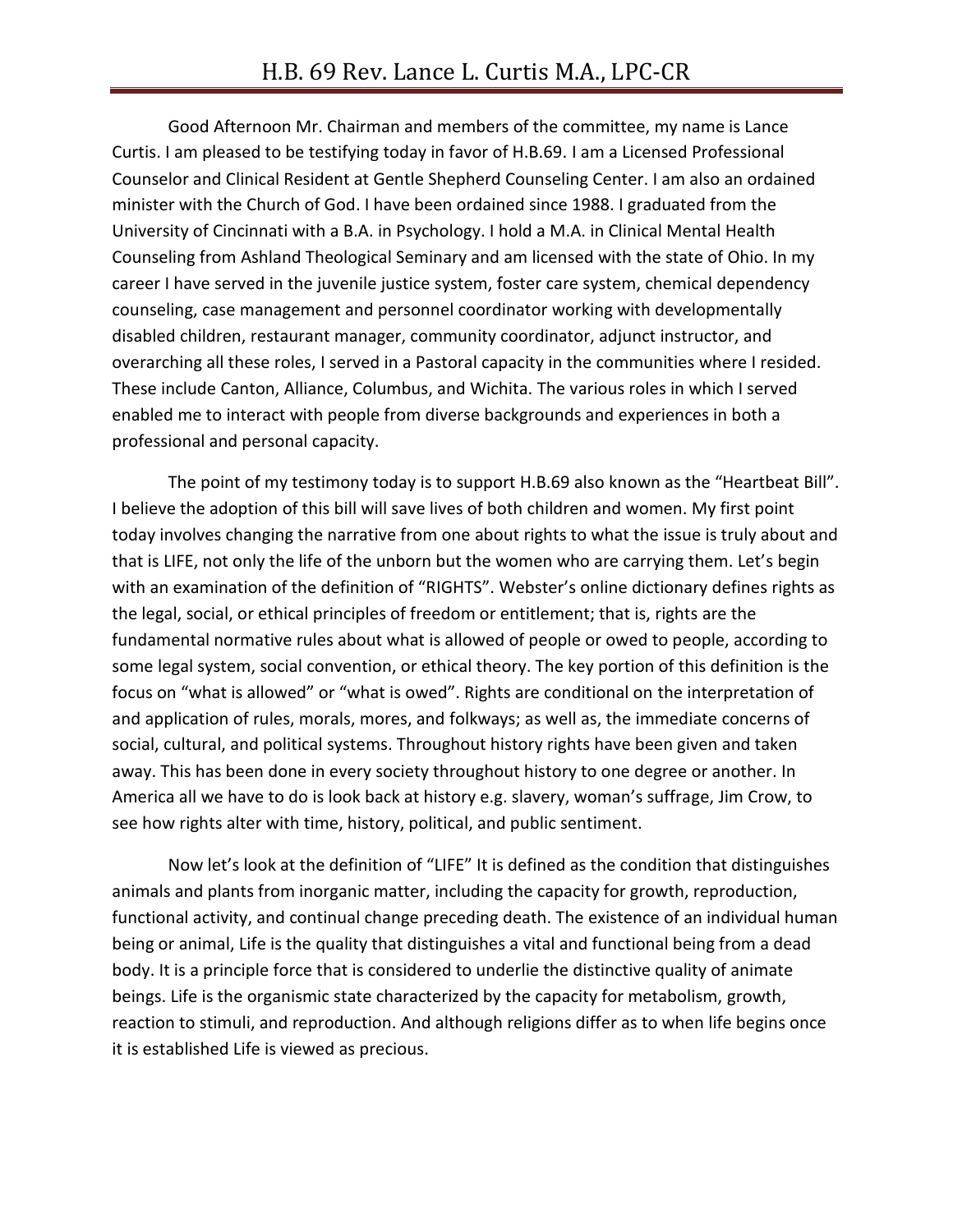I propose that H.B.69 protects life in a reasoned and logical way. The members of the medical, religious, and academic communities differ as to when life begins. Some point to conception and others viability and still others when actual birth occurs. H.B.69 establishes a clear and logical benchmark that the detection of the fetal heartbeat establishes the point where the life of an unborn human individual cannot be legally terminated (with some exceptions). This is a major step in declaring the value of all life.

Not to be lost in the discussion of life is the life of the mother. Abortion impacts the lives of both the unborn human being and the woman choosing to abort her child. In researching this issue I discovered that after 15 weeks the medical risks for abortion become significantly higher. The fetal heartbeat can often be determined by the  $6<sup>th</sup>$  to  $8<sup>th</sup>$  week of pregnancy. This means H.B.69 will help save women from complications and death associated with abortions after 15 weeks. Please note that last year Lakesha Wilson, a young African-American woman, died following an abortion procedure that was late term. Some will argue that the incidents of death are small and insignificant compared to the number that might be if abortions were not legal. My point is that all life is precious and one death is one death too many.

The other side of the damage to life is the emotional consequences on the woman who has chosen to abort her unborn child. As a clinician and reverend I have seen firsthand the emotional consequences of abortion. The severity can vary but depression, guilt, shame, grief, and anxiety. Post-traumatic stress is also often present. These issues impact not only the mothers but also those with who they are in relationship.

I am sure you have heard the statistics and data on both sides of the argument related to H.B.69. In the midst of all the data, research the fact that at the core of H.B.69 is life can be lost. That leads to my second point; which is found in what historically has been the most effective and powerful tool when "life" is at issue, the simple presentation of story. I will now address the issue from the perspective of story, my story and that of a few others.

The year is 1962 before Roe v.Wade but not before abortion. A young white woman finds herself pregnant. The father is a "negro" in a time when interracial relationships were taboo at best and dangerous at worst. This young woman chose to carry the child to term. Then once delivered she chose to place the child up for adoption. A teacher and a factory worker had been trying for years to have a child to no avail would be introduced to this bi-racial baby for the first time. It was at that moment that they knew he was to be their son. The couple adopted me and I was raised in a family system full of love. My mother told me that I was adopted early in my life. I was 6 or 7 when she first disclosed the fact to me. She told me the story of the young white woman who took me away prior to the finalization of the adoption. She had me for a long time. My mom told me she became concerned as time progressed. The young woman returned in tears. She handed me to the social worker and left. In a time when it would have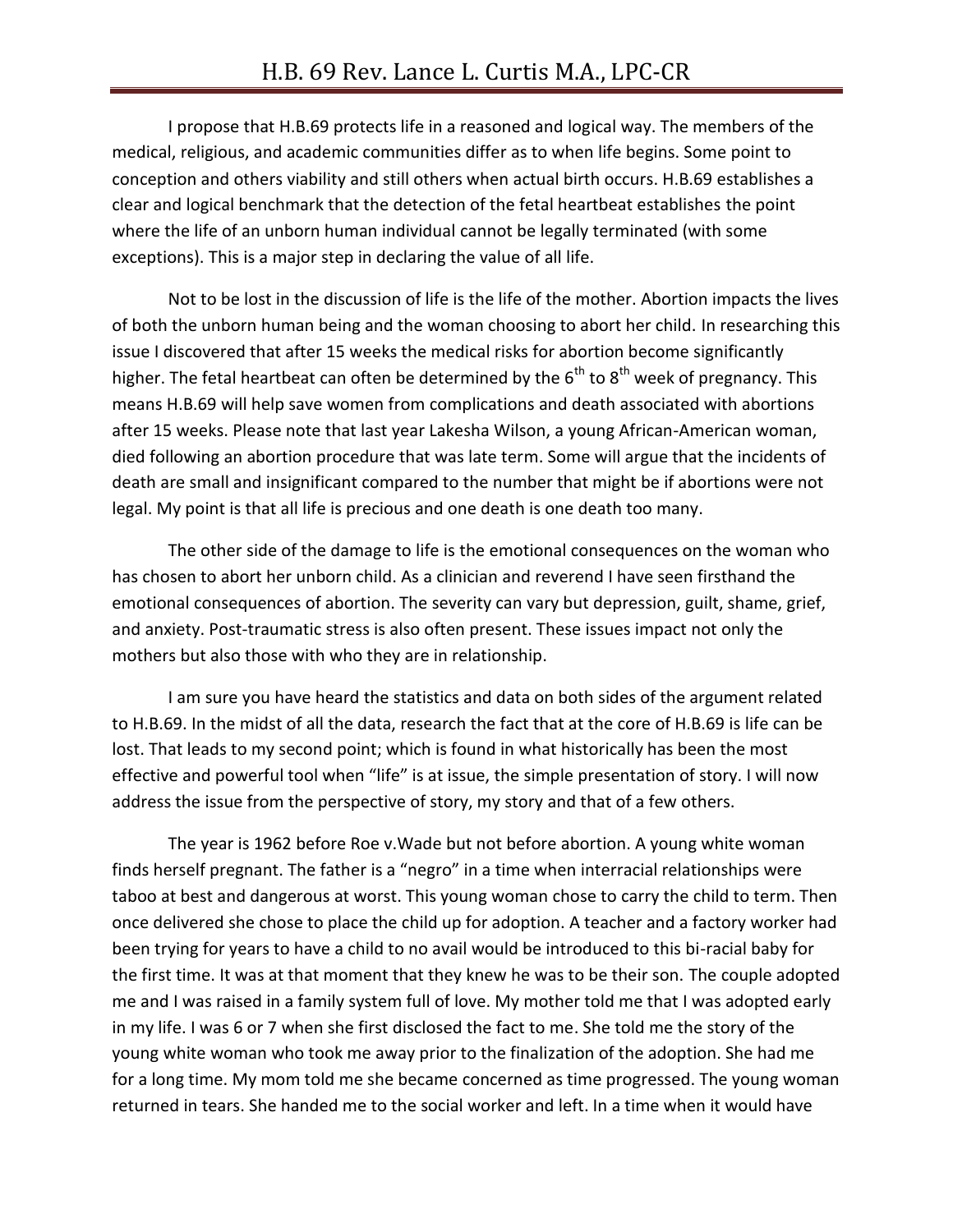been easier to find a way to out she carried me and gave me the chance to live outside the safety of her womb in a family that loved me.

Ten years later Roe V. Wade was decided and abortion became legal and easily accessible. I often wonder if her choice would have been different. Perhaps I might not have been given the opportunity to be. I would have never married the love of my life nor had two wonderful sons. My adoptive family would not have known the joy of having me in their lives to love and rear. I would have not touched lives through ministry and counseling.

Flashing forward to my college years I met a young lady who would become like a sister to me. As we entered our senior year, I noticed a marked change in her. She smiled less and became more withdrawn. A dark cloud seemed to be over her and it became increasingly obvious that something was seriously wrong. One day we were talking and she became unable to speak. Tears began to flow from her eyes and she was inconsolable. After about an hour or more of this she gathered herself together and disclosed that over the summer she had an abortion. The child was a product of her long term off and on relationship with a boyfriend and fellow student. I encouraged her to seek counseling and pastoral care. As a result of her journey and as a part of her grieving process she named her aborted child Faith and had a funeral service for her. In the end it was not about her right to an abortion nor the exercising of that right. It was about a life.

The final part of my story that I want to share during this testimony involves my involvement working with developmentally disabled children in Wichita at Heartspring Many of these children were severely disabled. They were the children that made you wonder if they would have been better off not being born. The type of children that are identified in the womb and then abortion is presented as an option. I worked with these children and those who worked with them for 2 1/2 years. During that time I saw the joy they brought others and the smiles on their faces as they lived. My perceptions and narratives changed. I recognized that I do not have the right to determine the quality or usefulness of a life. I also learned to appreciate the beauty found in uncommon packages.

I also want to relay a story of a young African American man who was a product of incest. His mother was a minor. She chose to carry the life growing within her and then give him up for adoption. Today that young man has completed his undergrad degree and is preparing to enter grad school. He works full time at a corporation. He is a coach and mentors children and teenagers. This past year he was honored by those students as they requested him to specifically continue to coach them. This is a life that not only was given a chance in less than optimal conditions but also that is impacting the lives of others.